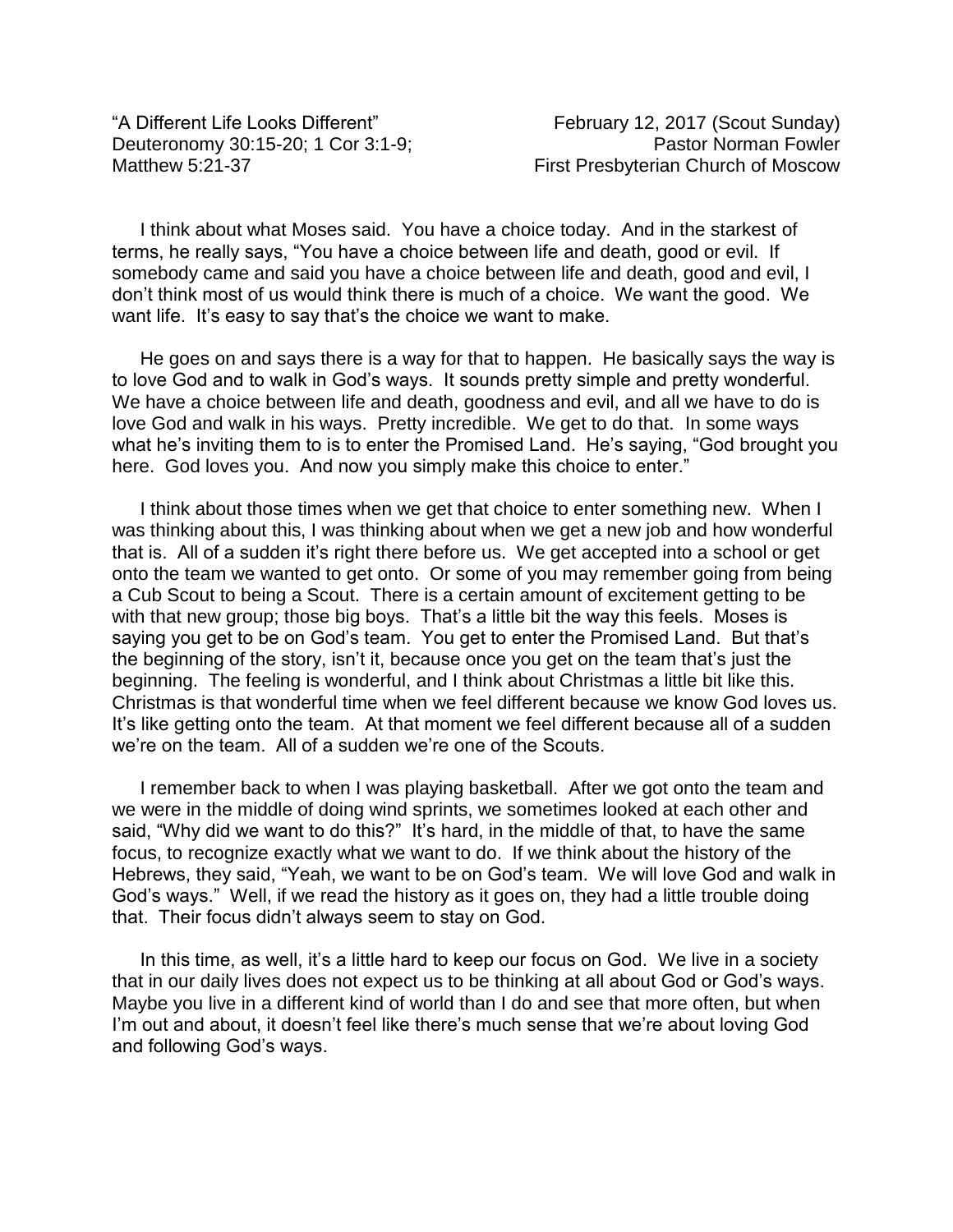So when Moses is asking, and as scripture asks us, to make that choice and to love God and to walk in God's ways, it's asking us to be different. When we join the team we know we're something different.

I loved that Jasper brought up the Scout Oath and the Scout Law in the children's sermon, because when you become a Scout, you are asked to be something different. There's a definition to that difference in the Scout Oath.

*On my honor, I will do my best to do my duty to God and my country, and to obey the Scout Law, to help other people at all times, and to keep myself physically strong, mentally awake and morally straight.*

## And then the Scout Law:

*A Scout is trustworthy, loyal, helpful, friendly, courteous, kind, obedient, cheerful, thrifty, brave, clean, and reverent.*

So becoming a Scout is more than *feeling* that you're a Scout. There is something about *being* a Scout. I think it's the same thing that Moses is saying to the people and Jesus is saying in his Sermon on the Mount. It feels great to know that God loves us, but it's more than *feeling* different. He's asking us to *be* different.

As Jesus works his way through the Sermon on the Mount, these passages today are considered pretty tough because of the descriptive language in them. But if we think about what he's pointing toward, the kind of description he's giving, he starts out about being angry. It's about how we relate with someone else and how they are feeling about our relationship, and what we do about that. He then talks about being taken to court. Do I have to prove that I'm right? That's generally what I would want to do. I want to prove that I'm right.

Then he focuses on one of the most intimate of relationships, the marriage relationship. He talks about the importance of our relationship there and how we live up to the responsibilities of it. We have fidelity and we don't use that relationship by being in it for a little while and then saying that's all we want. It was particularly important during Jesus's time because there was a power relationship there, as well. Women were powerless and could have their lives greatly affected by a man simply giving them a writ of divorce.

Jesus goes on to talk about the promises we make. It's almost like: don't make a promise because it's almost sure it's going to be hard to keep in this uncertain world. My sense is oftentimes we make a promise because we want something right now and it's awfully easy to make a grandiose promise to get what we want right now.

This whole series, it feels to me, suggests that life is not so simple. If only life were simple. In many ways I could work my way back through this. If only I could let my anger out... If only I could prove myself right... If only I could just follow my desires and didn't have to realize it takes me in bad places and it's better to cut it off before I ever